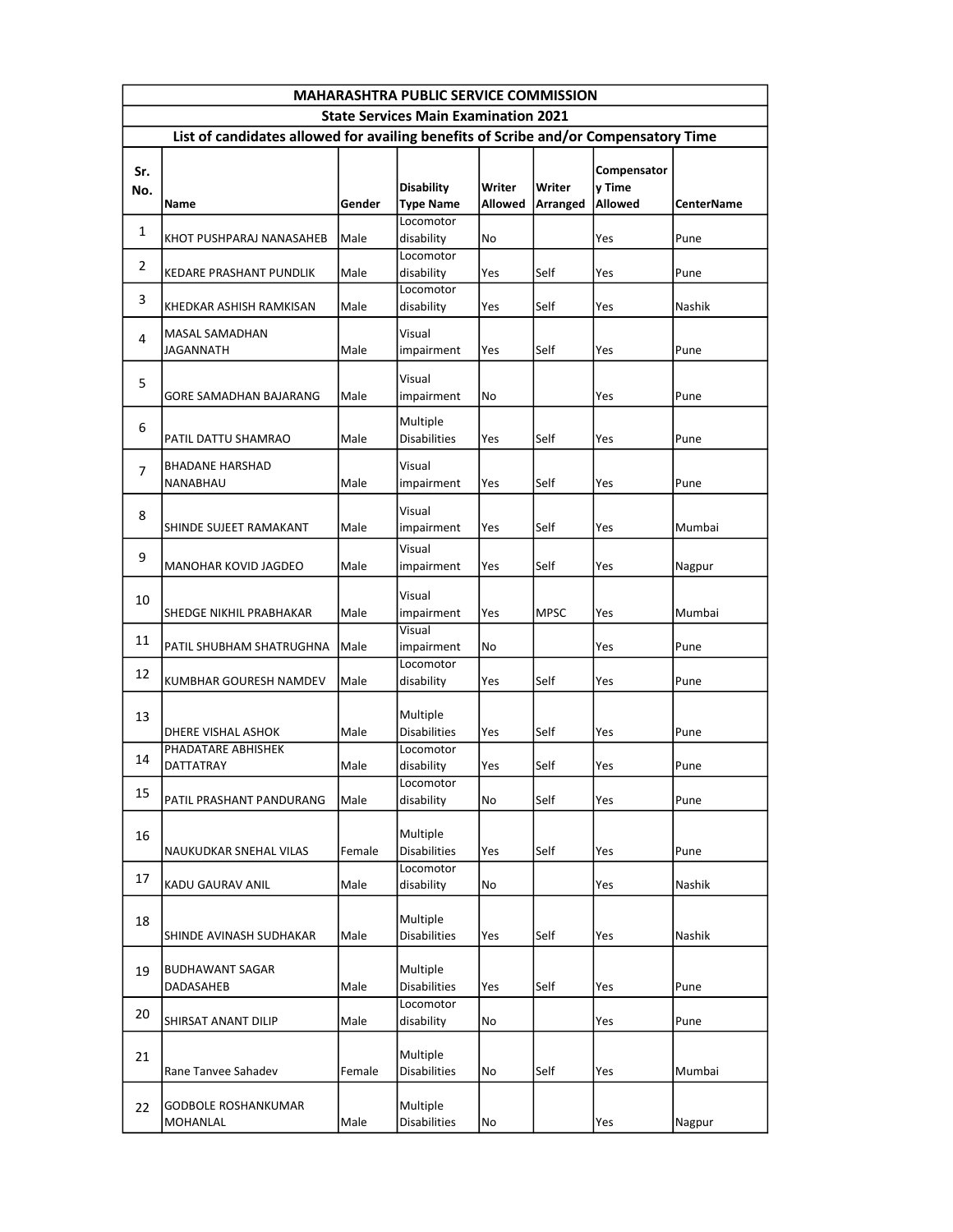|    |                                         |        | Locomotor                       |     |             |     |               |
|----|-----------------------------------------|--------|---------------------------------|-----|-------------|-----|---------------|
| 23 | BODAMWAD MAHAJAN BALAJI                 | Male   | disability                      | No  |             | Yes | Aurangabad    |
| 24 | SANAP RAVINDRA PANDURANG                | Male   | Visual<br>impairment            | No  |             | Yes | Nagpur        |
| 25 | DESALE KAVITA RAVINDRA                  | Female | Multiple<br><b>Disabilities</b> | No  |             | Yes | Aurangabad    |
| 26 | PARKALE ASHVINI DEVRAO                  | Female | Visual<br>impairment            | Yes | Self        | Yes | Aurangabad    |
| 27 | PATIL AJAY SANJAY                       | Male   | Visual<br>impairment            | No  | Self        | Yes | Nagpur        |
| 28 | Patil Ravindra Ravasaheb                | Male   | Hearing<br>impairment           | No  |             | Yes | Pune          |
| 29 | PATIL ADITYA PRABHAKAR                  | Male   | Multiple<br><b>Disabilities</b> | No  | Self        | Yes | Mumbai        |
| 30 | KAVADE VAIBHAV PANJABRAO                | Male   | Visual<br>impairment            | No  | Self        | Yes | Pune          |
| 31 | LOKARE PANDURANG VITTHAL                | Male   | Locomotor<br>disability         | Yes | Self        | Yes | Aurangabad    |
| 32 | PAWAR AKSHAY VIJAY                      | Male   | Visual<br>impairment            | Yes | Self        | Yes | Pune          |
| 33 | GAIKWAD MAYUR KISHOR                    | Male   | Visual<br>impairment            | No  | Self        | Yes | Amravati      |
| 34 | WAGH MANOJ PRABHAKAR                    | Male   | Locomotor<br>disability         | No  |             | Yes | Pune          |
| 35 | MALI MADHURI APPASO                     | Female | Visual<br>impairment            | No  | <b>MPSC</b> | Yes | Pune          |
| 36 | JAGTAP SUDHIR TATOBA                    | Male   | Visual<br>impairment            | No  |             | Yes | Pune          |
| 37 | DUKARE BABITA RAMDAS                    | Female | Visual<br>impairment            | Yes | Self        | Yes | Amravati      |
| 38 | PATIL JAYDIP SARJERAO                   | Male   | Visual<br>impairment            | No  |             | Yes | Pune          |
| 39 | MANE MANOJ RAJENDRA                     | Male   | Visual<br>impairment            | No  |             | Yes | Nagpur        |
| 40 | Sirsat Rahul Anilrao                    | Male   | Intellectual<br>disability      | No  | Self        | Yes | Aurangabad    |
| 41 | <b>BHARNALE GAYATRI ANANDRAO Female</b> |        | Multiple<br><b>Disabilities</b> | Yes | Self        | Yes | Aurangabad    |
| 42 | PATIL SAMRUDDHI PRAKASH                 | Female | Locomotor<br>disability         | Yes | Self        | Yes | Pune          |
| 43 | LONDHE SUNIL MAHADEV                    | Male   | Visual<br>impairment            | No  |             | Yes | Nagpur        |
| 44 | PAWAR VALMIK SHIVAJI                    | Male   | <b>Hearing</b><br>impairment    | No  |             | Yes | <b>Nashik</b> |
| 45 | VANITA GAJANAN GAIKWAD                  | Female | Locomotor<br>disability         | No  | Self        | Yes | Pune          |
| 46 | <b>MANE TUSHAR YUVRAJ</b>               | Male   | Visual<br>impairment            | No  |             | Yes | Mumbai        |
| 47 | PRANJALE HARSHAL MANOHAR                | Male   | Multiple<br><b>Disabilities</b> | No  |             | Yes | Amravati      |
| 48 | PAWAR NIKHIL KISHOR                     | Male   | Visual<br>impairment            | No  |             | Yes | Aurangabad    |
| 49 | <b>SUNDARKAR PRADIP</b><br>GANGADHAR    | Male   | Visual<br>impairment            | Yes | Self        | Yes | Nagpur        |
| 50 | KAMATE SAVANI AKALANK                   | Female | Multiple<br><b>Disabilities</b> | No  | Self        | Yes | Pune          |